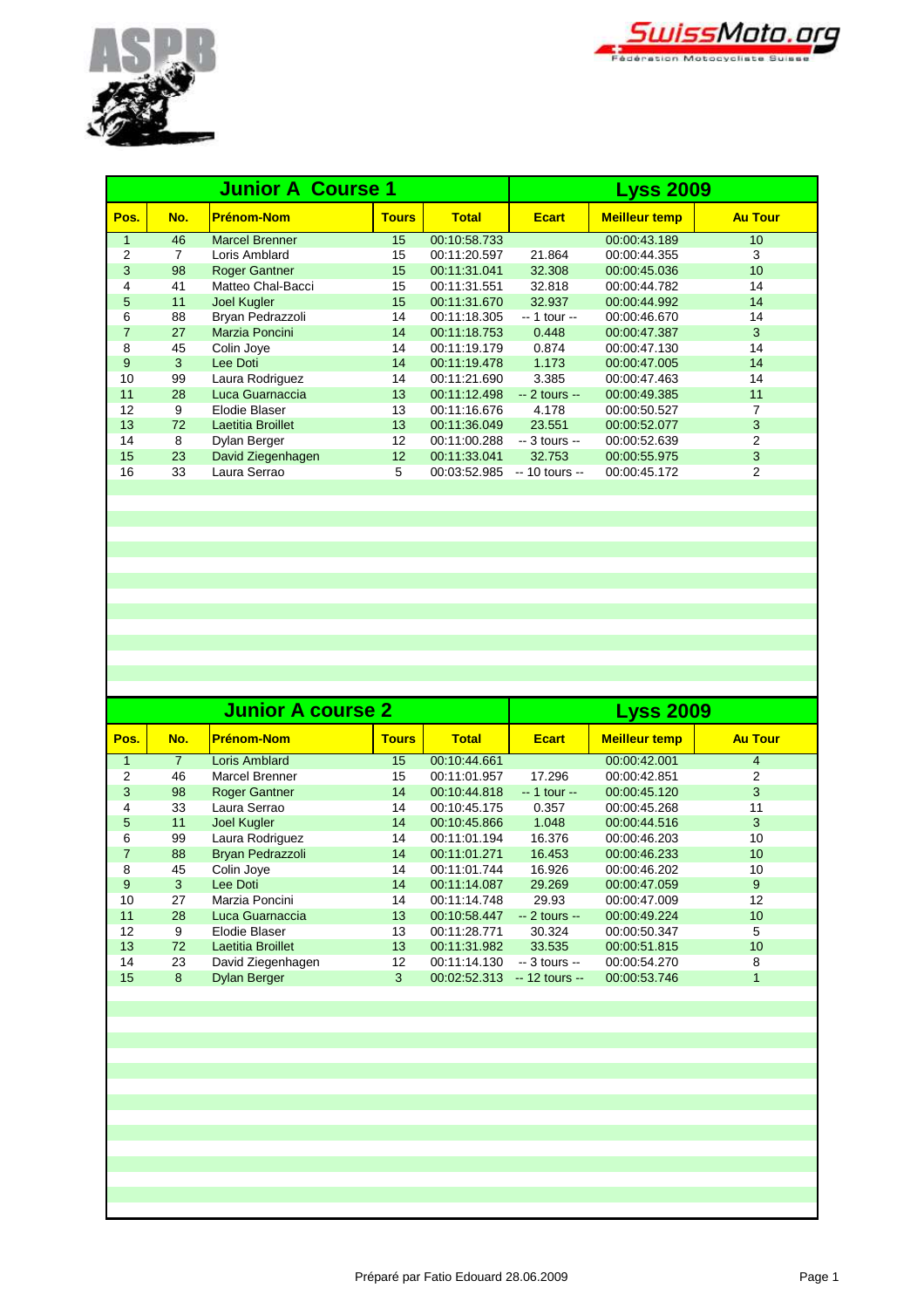



|      |     | <b>Junior B Course 1</b> | <b>Lyss 2009</b> |              |               |                      |                |
|------|-----|--------------------------|------------------|--------------|---------------|----------------------|----------------|
| Pos. | No. | <b>Prénom-Nom</b>        | <b>Tours</b>     | <b>Total</b> | <b>Ecart</b>  | <b>Meilleur temp</b> | <b>Au Tour</b> |
| 1    | 27  | Arno Marchon             | 16               | 00:11:19.983 |               | 00:00:41.368         | 9              |
| 2    | 19  | Loïc Deverre             | 16               | 00:11:20.349 | 0.366         | 00:00:41.780         | 15             |
| 3    | 52  | Mauro Poncini            | 16               | 00:11:20.485 | 0.502         | 00:00:41.520         | 12             |
| 4    | 95  | Roman Fischer            | 16               | 00:11:30.528 | 10.545        | 00:00:41.968         | 15             |
| 5    | 11  | <b>Matteo Righitto</b>   | 16               | 00:11:30.833 | 10.85         | 00:00:41.714         | 15             |
| 6    | 29  | Quentin Rodriguez        | 16               | 00:11:36.684 | 16.701        | 00:00:42.265         | 12             |
| 7    | 49  | Maik Strässle            | 16               | 00:11:36.820 | 16.837        | 00:00:41.366         | 14             |
| 8    | 94  | Laura Joseph-Julien      | 16               | 00:11:59.218 | 39.235        | 00:00:43.603         | 5              |
| 9    | 18  | <b>Wayne Gruninger</b>   | 15               | 00:11:19.877 | $-1$ tour $-$ | 00:00:43.067         | 5              |
| 10   | 75  | Sandy Bruppacher         | 15               | 00:11:23.693 | 3.816         | 00:00:44.560         | 10             |
| 11   | 14  | Samuel Clerc             | 15               | 00:11:33.079 | 13.202        | 00:00:44.917         | 11             |
| 12   | 47  | <b>Bryan Chuat</b>       | 15               | 00:11:46.809 | 26.932        | 00:00:45.858         | 3              |
|      |     |                          |                  |              |               |                      |                |

|      |     | <b>Junior B course 2</b> | <b>Lyss 2009</b> |              |                |                      |                |
|------|-----|--------------------------|------------------|--------------|----------------|----------------------|----------------|
| Pos. | No. | <b>Prénom-Nom</b>        | <b>Tours</b>     | <b>Total</b> | <b>Ecart</b>   | <b>Meilleur temp</b> | <b>Au Tour</b> |
|      | 49  | Maik Strässle            | 9                | 00:08:30.611 |                | 00:00:55.198         | 9              |
| 2    | 94  | Laura Joseph-Julien      | 9                | 00:08:30.675 | 0.064          | 00:00:54.832         | 9              |
| 3    | 11  | <b>Matteo Righitto</b>   | 9                | 00:08:33.690 | 3.079          | 00:00:52.819         | 9              |
| 4    | 27  | Arno Marchon             | 9                | 00:08:37.618 | 7.007          | 00:00:55.836         | 8              |
| 5    | 52  | Mauro Poncini            | 9                | 00:08:38.578 | 7.967          | 00:00:55.206         | 8              |
| 6    | 18  | Wayne Gruninger          | 9                | 00:08:54.091 | 23.48          | 00:00:56.120         | 6              |
|      | 19  | Loïc Deverre             | 9                | 00:09:29.747 | 59.136         | 00:00:57.822         | $\overline{4}$ |
| 8    | 95  | Roman Fischer            | 8                | 00:08:32.229 | $-1$ tour $-$  | 00:00:56.886         | 2              |
| 9    | 75  | Sandy Bruppacher         | 7                | 00:08:57.955 | $-2$ tours $-$ | 00:01:07.380         | 5              |
| 10   | 29  | Quentin Rodriguez        | 3                | 00:03:24.360 | $-6$ tours $-$ | 00:01:05.262         | 3              |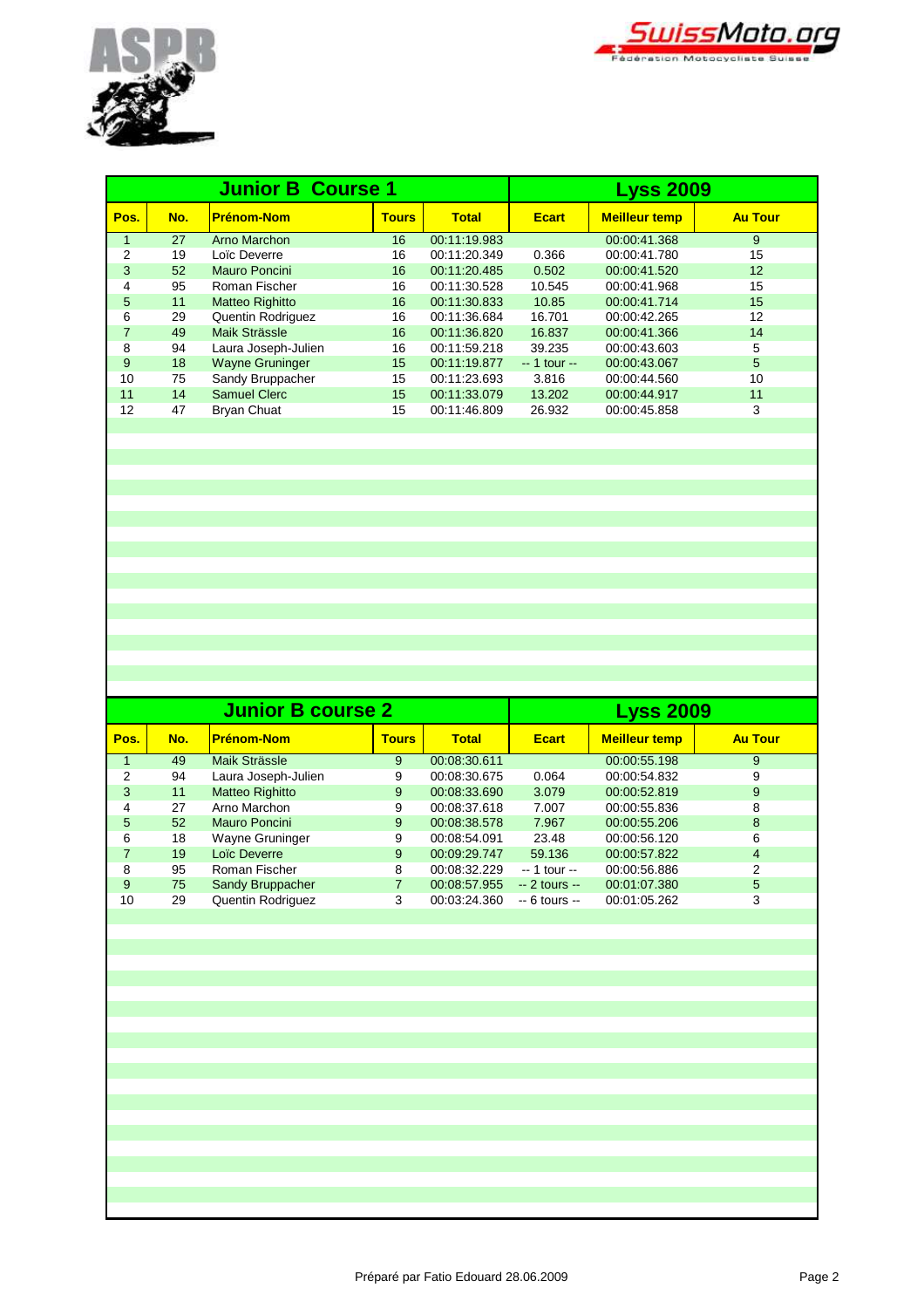



|      |                | <b>Senior A - Course 1</b> | <b>Lyss 2009</b> |              |                |                      |                 |
|------|----------------|----------------------------|------------------|--------------|----------------|----------------------|-----------------|
| Pos. | No.            | <b>Prénom-Nom</b>          | <b>Tours</b>     | <b>Total</b> | <b>Ecart</b>   | <b>Meilleur temp</b> | <b>Au Tour</b>  |
| 1    | 34             | <b>Thomas Toffel</b>       | 17               | 00:11:05.524 |                | 00:00:38.656         | 9               |
| 2    | 58             | Maxime Feutz               | 17               | 00:11:13.893 | 8.369          | 00:00:39.130         | 13              |
| 3    | 91             | David Liechti              | 17               | 00:11:14.121 | 8.597          | 00:00:39.009         | 3               |
| 4    | 6              | Maxime Christe             | 17               | 00:11:14.233 | 8.709          | 00:00:39.001         | 16              |
| 5    | 76             | Antoine Wüthrich           | 17               | 00:11:19.290 | 13.766         | 00:00:39.246         | 10 <sup>°</sup> |
| 6    | 4              | <b>Bastien Diot</b>        | 17               | 00:11:19.381 | 13.857         | 00:00:39.005         | 17              |
| 7    | 44             | <b>Valentin Bosch</b>      | 17               | 00:11:29.963 | 24.439         | 00:00:39.636         | 15              |
| 8    | 9              | Marvin Joseph-Julien       | 17               | 00:11:32.152 | 26.628         | 00:00:39.963         | 15              |
| 9    | $\overline{7}$ | David Mermoud              | 17               | 00:11:32.243 | 26.719         | 00:00:39.594         | 11              |
| 10   | 10             | Fabienne Grau              | 17               | 00:11:36.384 | 30.86          | 00:00:40.041         | 8               |
| 11   | 3              | Marco Messmer              | 17               | 00:11:36.657 | 31.133         | 00:00:40.219         | 11              |
| 12   | 93             | Stefano Rizzo              | 17               | 00:11:48.054 | 42.53          | 00:00:39.573         | 7               |
| 13   | 8              | <b>David Rouiller</b>      | 16               | 00:11:43.430 | $-1$ tour $-$  | 00:00:42.816         | 16              |
| 14   | 18             | <b>Paul Feutz</b>          | 11               | 00:11:23.497 | $-6$ tours $-$ | 00:00:38.271         | 10              |
|      |                |                            |                  |              |                |                      |                 |

|      |     | <b>Senior A - Course 2</b> | <b>Lyss 2009</b> |              |                 |                      |                |
|------|-----|----------------------------|------------------|--------------|-----------------|----------------------|----------------|
| Pos. | No. | <b>Prénom-Nom</b>          | <b>Tours</b>     | <b>Total</b> | <b>Ecart</b>    | <b>Meilleur temp</b> | <b>Au Tour</b> |
| 1    | 34  | <b>Thomas Toffel</b>       | 17               | 00:11:02.053 |                 | 00:00:38.114         | 5              |
| 2    | 18  | Paul Feutz                 | 17               | 00:11:02.464 | 0.411           | 00:00:38.231         | 8              |
| 3    | 58  | <b>Maxime Feutz</b>        | 17               | 00:11:10.621 | 8.568           | 00:00:38.783         | 3              |
| 4    | 91  | David Liechti              | 17               | 00:11:13.787 | 11.734          | 00:00:38.794         | 4              |
| 5    | 6   | <b>Maxime Christe</b>      | 17               | 00:11:18.621 | 16.568          | 00:00:39.165         | 6              |
| 6    | 44  | Valentin Bosch             | 17               | 00:11:19.040 | 16.987          | 00:00:38.999         | 12             |
| 7    | 4   | <b>Bastien Diot</b>        | 17               | 00:11:19.631 | 17.578          | 00:00:39.122         | 15             |
| 8    | 3   | Marco Messmer              | 17               | 00:11:25.915 | 23.862          | 00:00:39.640         | 14             |
| 9    | 93  | Stefano Rizzo              | 17               | 00:11:27.408 | 25.355          | 00:00:39.487         | 6              |
| 10   | 76  | Antoine Wüthrich           | 17               | 00:11:29.413 | 27.36           | 00:00:39.272         | 15             |
| 11   | 7   | David Mermoud              | 17               | 00:11:30.348 | 28.295          | 00:00:39.535         | 16             |
| 12   | 9   | Marvin Joseph-Julien       | 16               | 00:11:08.735 | $-1$ tour $-$   | 00:00:40.795         | 15             |
| 13   | 8   | <b>David Rouiller</b>      | 15               | 00:11:00.106 | $-2$ tours $-$  | 00:00:42.516         | $\overline{4}$ |
| 14   | 10  | Fabienne Grau              | 4                | 00:03:12.702 | $-13$ tours $-$ | 00:00:41.193         | 2              |
|      |     |                            |                  |              |                 |                      |                |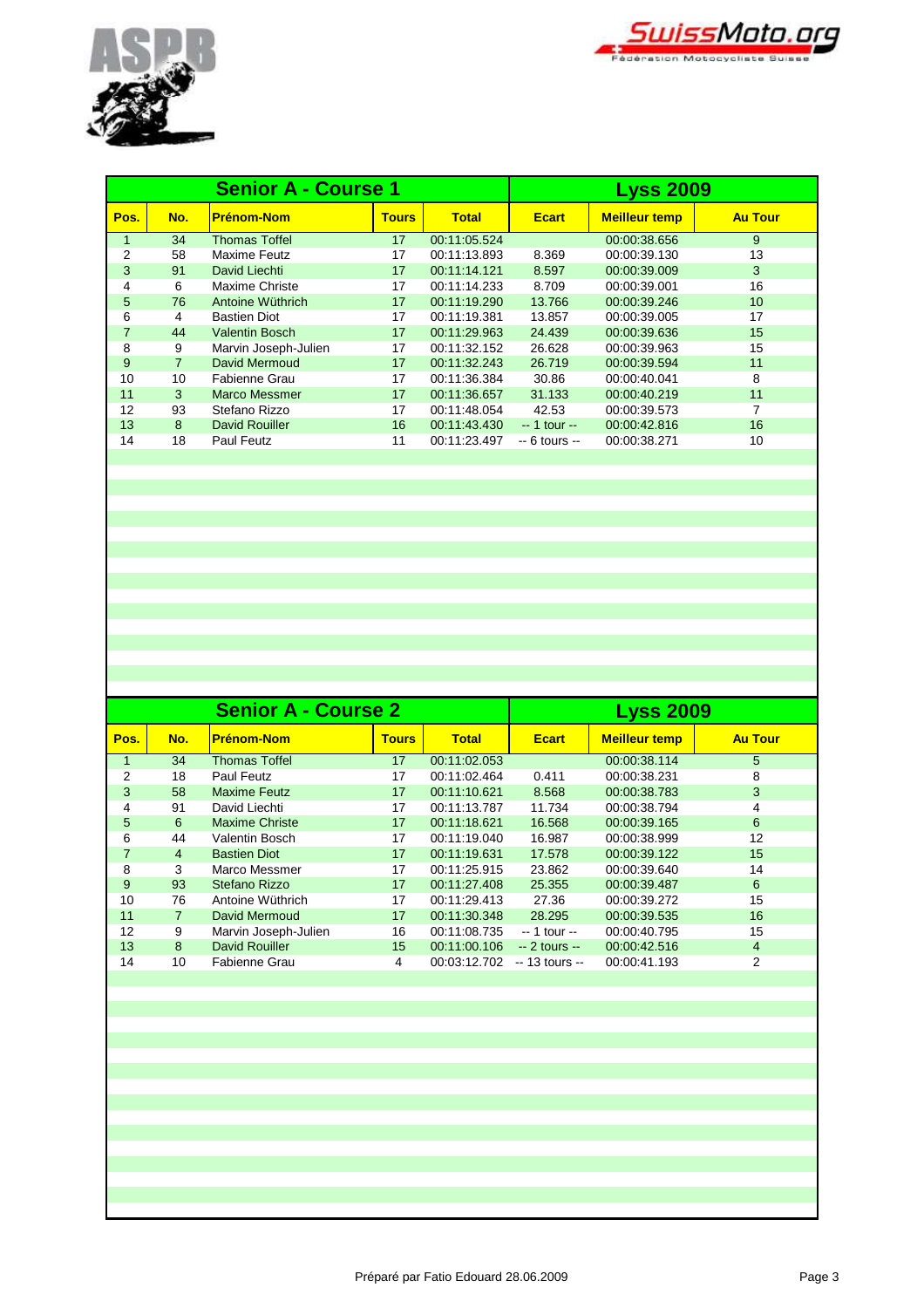



|                      |                 | <b>Senior B - Course 1</b> | <b>Lyss 2009</b> |              |                |                      |                |
|----------------------|-----------------|----------------------------|------------------|--------------|----------------|----------------------|----------------|
| Pos.                 | No.             | <b>Prénom-Nom</b>          | <b>Tours</b>     | <b>Total</b> | <b>Ecart</b>   | <b>Meilleur temp</b> | <b>Au Tour</b> |
| $\blacktriangleleft$ | 54              | Sven Rohner                | 17               | 00:10:52.826 |                | 00:00:37.810         | 6              |
| 2                    | 82              | Michel Combe               | 17               | 00:11:03.424 | 10.598         | 00:00:38.497         | 13             |
| 3                    | 3               | Alexandre Masnada          | 17               | 00:11:03.531 | 10.705         | 00:00:38.293         | 16             |
| 4                    | 42              | Guillaume Leballeur        | 17               | 00:11:19.850 | 27.024         | 00:00:39.268         | 13             |
| 5                    | 27              | Marc Gobet                 | 17               | 00:11:19.874 | 27.048         | 00:00:39.460         | 12             |
| 6                    | 17              | Jean-Baptiste Guignard     | 16               | 00:11:11.690 | $-1$ tour $-$  | 00:00:39.469         | 4              |
| $\overline{7}$       | 12 <sup>2</sup> | Gaël Durgniat              | 16               | 00:11:16.505 | 4.815          | 00:00:40.954         | 6              |
| 8                    | 13              | Sascha Grau                | 16               | 00:11:20.949 | 9.259          | 00:00:41.408         | 4              |
| 9                    | 87              | Fabio Micheroli            | 15               | 00:11:08.520 | $-2$ tours $-$ | 00:00:43.237         | 3              |
| 10                   | 113             | Lionel Roure               | 15               | 00:11:15.441 | 6.921          | 00:00:43.514         | 4              |
|                      |                 |                            |                  |              |                |                      |                |

|      |     | <b>Senior B - Course 2</b> | <b>Lyss 2009</b> |              |                |                      |                |
|------|-----|----------------------------|------------------|--------------|----------------|----------------------|----------------|
| Pos. | No. | <b>Prénom-Nom</b>          | <b>Tours</b>     | <b>Total</b> | <b>Ecart</b>   | <b>Meilleur temp</b> | <b>Au Tour</b> |
|      | 3   | Alexandre Masnada          | 10 <sup>°</sup>  | 00:08:37.940 |                | 00:00:50.650         | 6              |
| 2    | 17  | Jean-Baptiste Guignard     | 10               | 00:08:53.943 | 16.003         | 00:00:50.438         | 4              |
| 3    | 27  | Marc Gobet                 | 10 <sup>1</sup>  | 00:09:12.137 | 34.197         | 00:00:51.774         |                |
| 4    | 82  | Michel Combe               | 10               | 00:09:28.981 | 51.041         | 00:00:54.006         | 8              |
| 5    | 46  | Rico Senn                  | 9                | 00:08:49.602 | $-1$ tour $-$  | 00:00:56.056         | 4              |
| 6    | 42  | Guillaume Leballeur        | 9                | 00:09:00.118 | 10.516         | 00:00:51.667         |                |
| 7    | 113 | Lionel Roure               | 8                | 00:09:02.588 | $-2$ tours $-$ | 00:00:58.708         |                |
| 8    | 12  | Gaël Durgniat              | $\mathcal{P}$    | 00:01:58.826 | $-8$ tours $-$ | 00:00:56.568         | 2              |
| 9    | 13  | Sascha Grau                |                  | 00:01:15.527 | $-9$ tours $-$ | 00:01:11.080         |                |